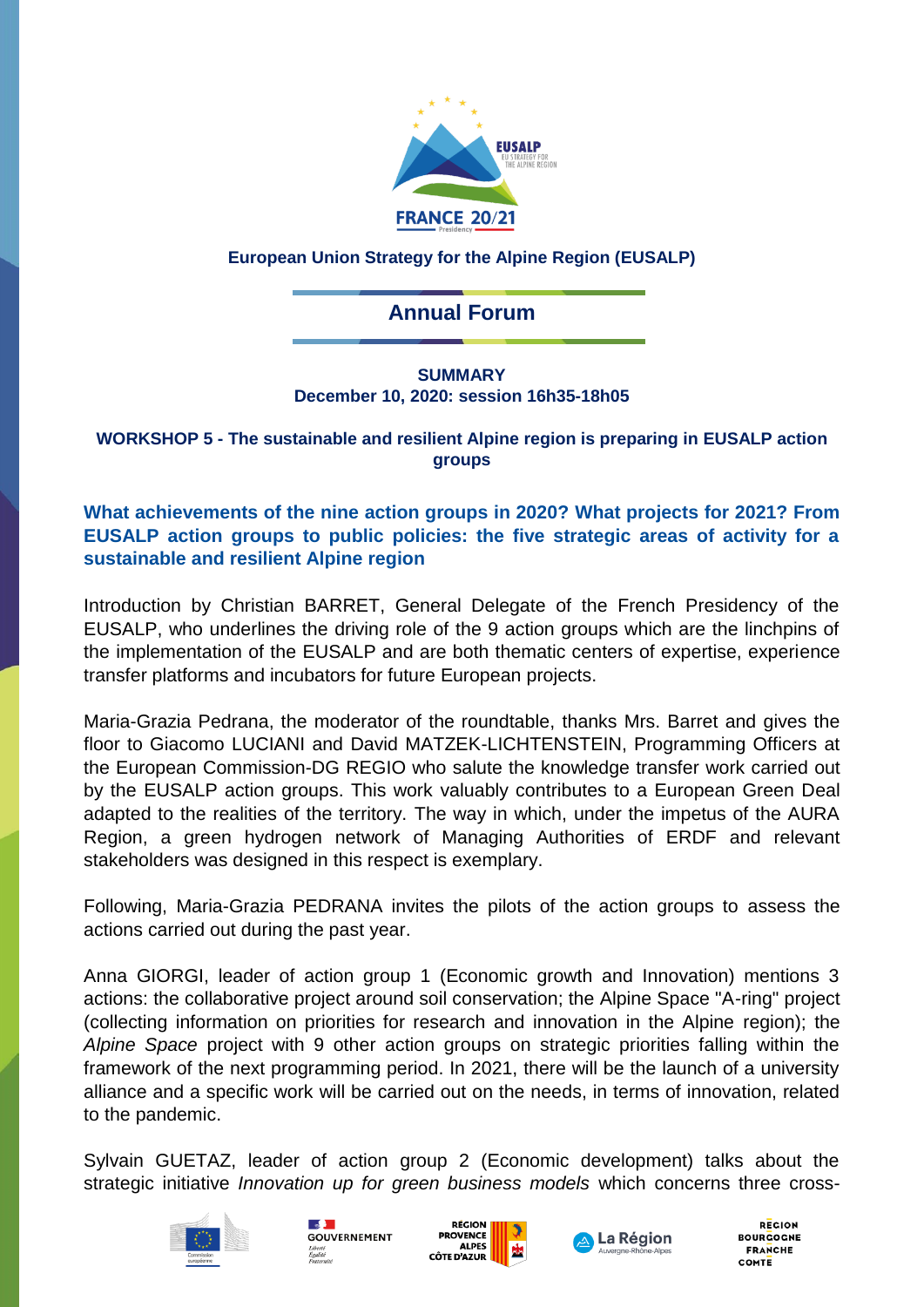

cutting subjects: wood and the wood industry, tourism, production and sustainability of supply chains, as well as resilience, especially in the industrial sector. This activity found its extension in events organized by the French presidency. In 2021, AG2 will carry out a wood labeling activity, a networking of mountain resorts and a study on the resilience of SMEs. There will also be a major focus on hydrogen in connection with GA4 and 9.

Mauro CASOTTO, leader of action group 3 (Training), indicates that the work of the GA has focused on three areas: dual training, skills and labor market. In 2021, as an extension of this work, projects will be developed on the design and testing of new educational formats, the identification of the criteria sought by companies and green and digital jobs. There will also be transversal work carried out on the following themes: the carbon neutral Alpine region, smart villages and innovation hubs.

Patrick SKONIEZKI, representative of action group 4 (Mobility) first reviews the success of the project evaluation process started 3 years ago and which resulted in the EUSALP labeling of 14 projects. In addition, following the organization of a workshop, two documents highlight the key post-2020 priorities: modal shift and secondary networks. AG4 has also underlined the importance of cross-border transport through the ARPAF project.

In 2021, other projects will be assessed for labeling and a political declaration will be proposed. The work on the modal shift and the study on alternative propulsion systems will continue, allowing cooperation with AG9 on hydrogen.

Helmut SERRO, leader of action group 6 (Cultural resources) indicates the main areas of intervention of the AG: the protection and enhancement of natural and cultural Alpine landscapes and the Alpine food heritage. Other activities revolve around multifunctional forests and spatial planning. In 2021, the work of AFG will focus on the climate crisis: cooperation for landscapes; a study on the preservation of the organization of biodiversity; the use of maps of natural and cultural landscapes; conferences on landscapes; actions for the promotion of alpine food or culinary heritage.

Michaela KÜNZL, leader of action group 7 (Green infrastructure): after the adoption of a political declaration which was adopted by 27 states and regions, 2020 has been a year of capitalization, in particular a project of 87 peatland modules very relevant for climate adaptation and which could lead to the LIFE program. The GA worked on another strategic initiative: the LUIGI project which aims to enhance the commercial value of the maintenance of green infrastructure.

Kilian HEIL, leader of action group 8 (Risk management and climate change), says 2020 has seen several achievements. The first is a white paper on forest fires in the Alps. There has also been the development of a tool for controlling natural risks for municipalities. The latter concerned an international study on natural risks which will continue in 2021. A workshop on spatial planning is also planned.









**REGION BOURCOGNE FRANCHE** COMTE